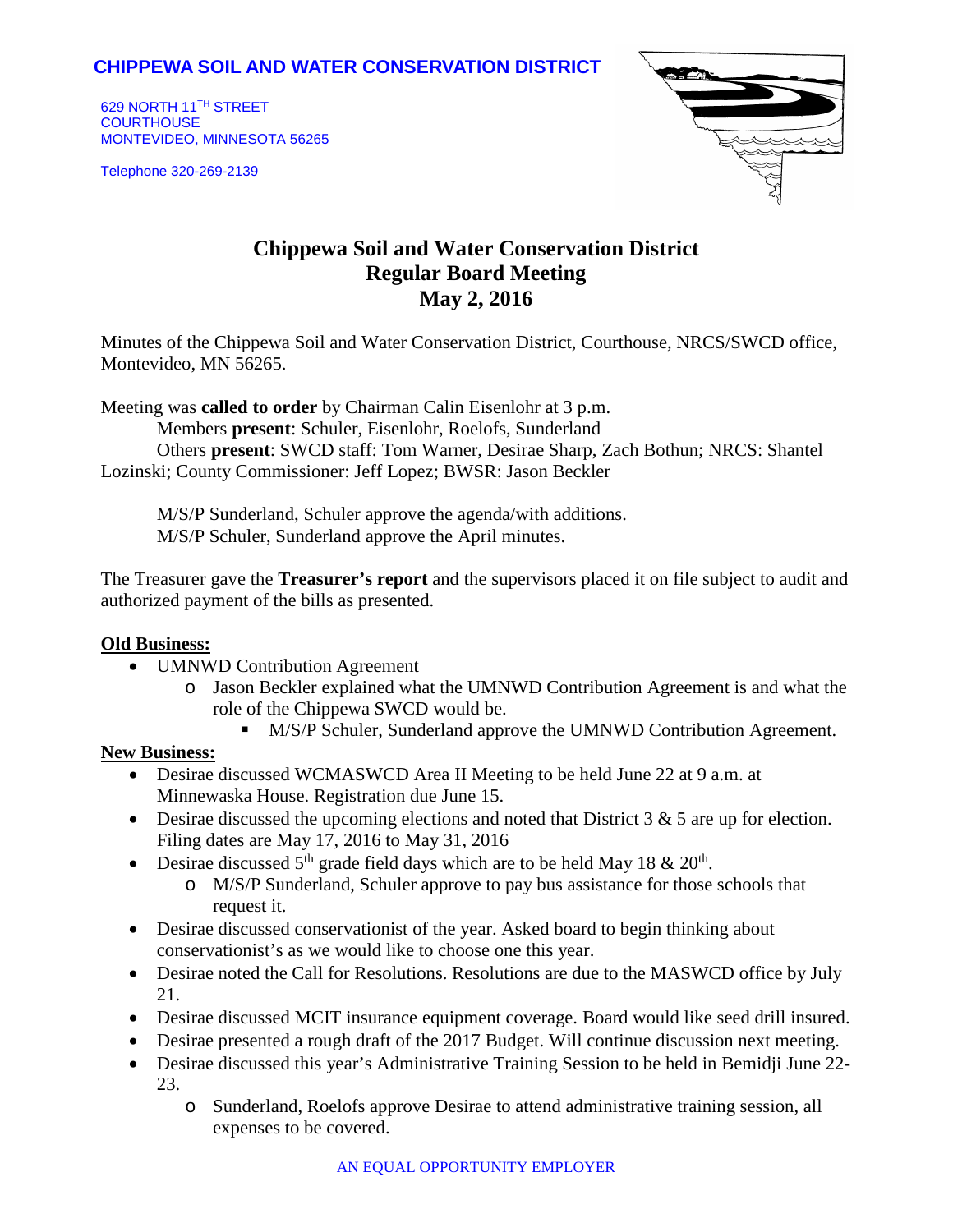## **CHIPPEWA SOIL AND WATER CONSERVATION DISTRICT**

629 NORTH 11TH STREET **COURTHOUSE** MONTEVIDEO, MINNESOTA 56265

Telephone 320-269-2139



### **Tom reported:**

- Tom discussed E. Sachariason cost share voucher.
	- o Roelofs, Sunderland approve cost share voucher payment in the amount of \$947.
- Tom discussed the easement implementation amendment.
	- o Sunderland, Roelofs approve easement implementation amendment.
- Tom noted that trees arrived on April  $6<sup>th</sup>$ .
	- o 27 sites to plant
	- $\circ$  11 sites are done
	- o 6 sites are lined up for May 2-6
	- o 30 more rolls of fabric were bought from Swift SWCD to complete our jobs
- Tom noted that he has filled out a state cost share voucher practice certification form for Richard Unger's RIM structure.
- Tom has been working with 2 landowners about a drainage agreement into & out of a CREP site.
- Tom has been working on WCA tile drain requests and also worked with G. Sonstegard on his Ag Bank application.
- Tom has been out looking at erosion site with Mike,NRCS. Went over construction plans with contractor on D. Enevoldsen site.
- Tom has been out surveying sites with Luke, WCTSA and had contractor/landowner meeting, overseeing installation of tile & construction of 638 structure of Enevoldsen's. Norman's water way is completed.
- Tom noted many landowners have been in with questions on buffers. Preliminary map from DNR has been released.
- Tom has filled out and done site visits for tax forfeited properties for Chippewa County.
- Tom has been rototilling at several places.
- Tom read the DNR observation wells.

### **Zach Reported:**

- Zach discussed the WIA Joint Powers Agreement.
	- o Sunderland, Roelofs approve the WIA Joint Powers Agreement.
- Zach discussed the One Watershed One Plan resolution for Chippewa River Watershed Project. Kylene joined us briefly to answer a few questions and explain a few things.
	- o M/S/P Sunderland, Schuler approve to sign Chippewa River Watershed Project's resolution for 1W1P.
- Zach noted that equipment is ready and the have been busy with tree planting, seed, seeding proposals and seed orders.
- Zach noted that he has been working on the BBR.
- Zach has been assisting with landowner phone calls & walk ins. Several for CRP/RIM, food plots, etc.
- Zach has been working on easements for Monson, Lee & Weber.
- Zach attended a 1W1P meeting in Glenwood.
- Zach noted that seed delivery is Wednesday, May  $11<sup>th</sup>$ .